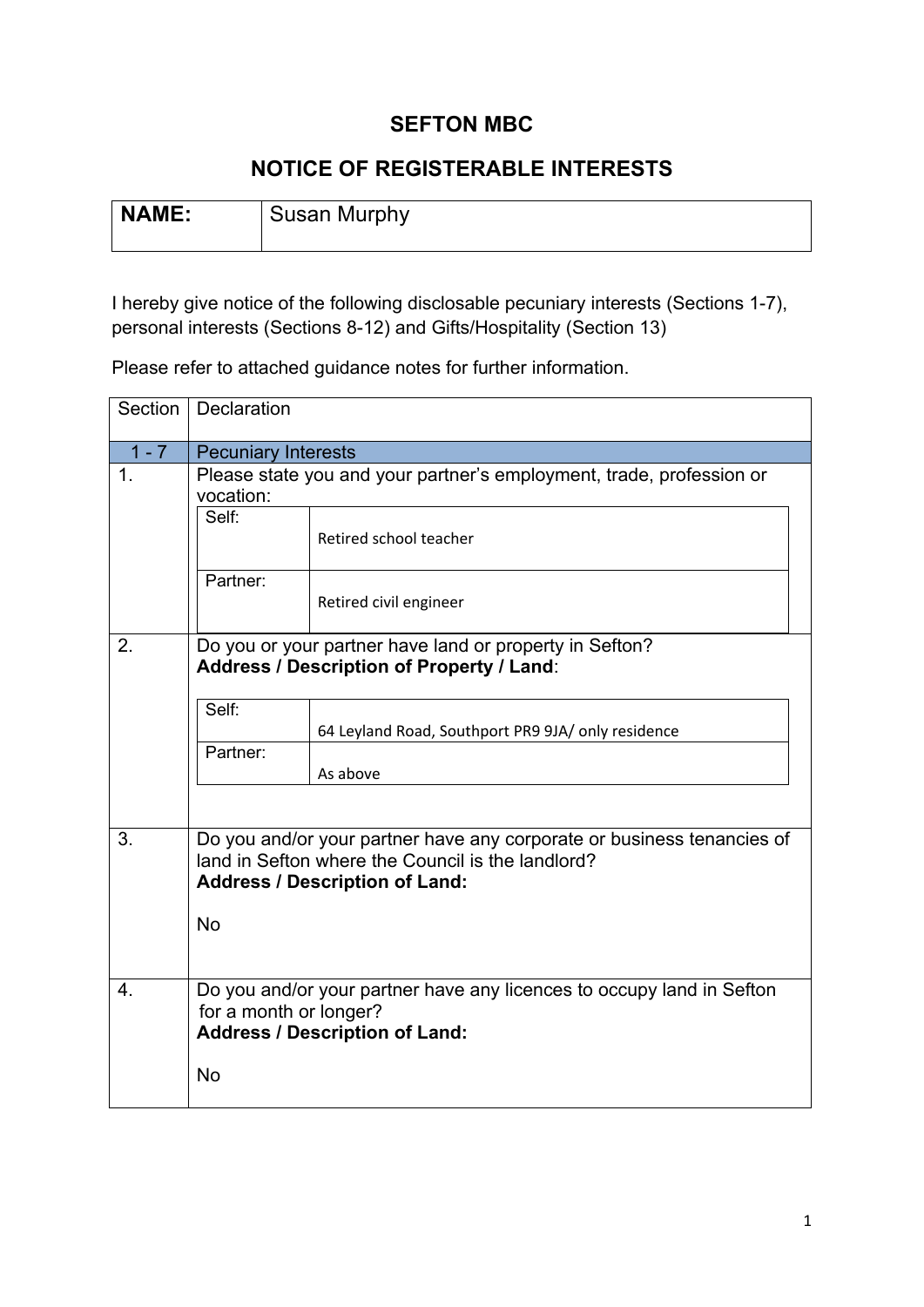| 5.             | Have you and/or your partner received payments in respect of your<br>Council duties or election expenses?<br>Name of body which made the payments: |           |  |  |  |  |  |
|----------------|----------------------------------------------------------------------------------------------------------------------------------------------------|-----------|--|--|--|--|--|
|                | I have received expenses as member of the Schools Appeals panel                                                                                    |           |  |  |  |  |  |
| 6.             | Do you and/or your partner have any beneficial interest in Securities?<br>Name of body:<br><b>No</b>                                               |           |  |  |  |  |  |
| 7 <sub>1</sub> | Do you or your partner have any contracts with Sefton Council?<br>Name of the Company/ Description of the Contract:<br><b>No</b>                   |           |  |  |  |  |  |
| $8 - 12$       | <b>Personal Interests</b>                                                                                                                          |           |  |  |  |  |  |
| 8.             | Do you hold membership of a Public Authority to which you were<br>nominated by your Local Authority?<br>No<br>Name of Public Authority:            | Position: |  |  |  |  |  |
| 9.             | Do you hold membership of any organisation exercising functions of a<br>public nature? (e.g. School Governor, etc.)<br>No                          |           |  |  |  |  |  |
|                | Name of Organisation:                                                                                                                              | Position: |  |  |  |  |  |